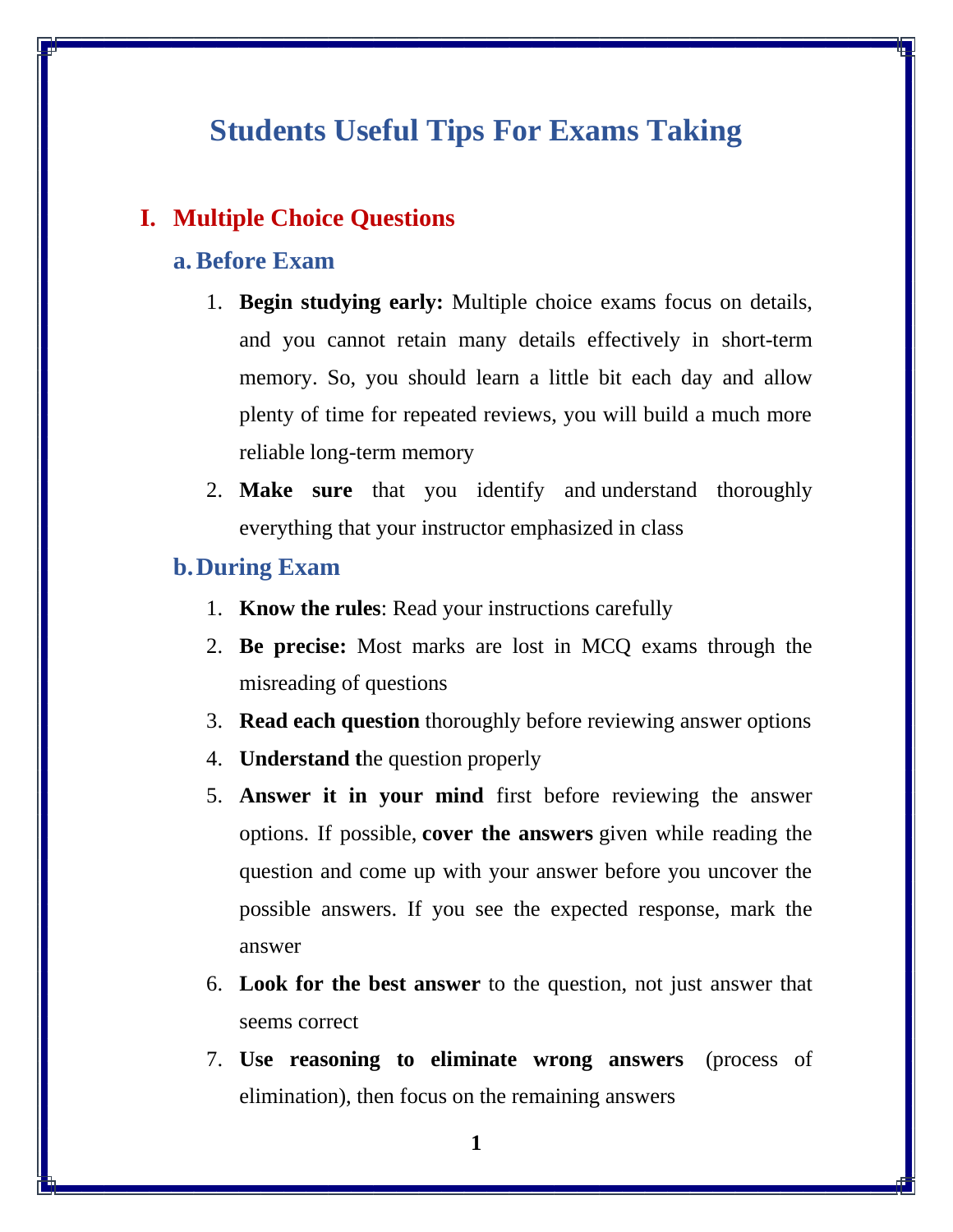- 8. Answer the questions you know first, leave difficult questions and come back to tackle it once you've answered all the questions you know
- 9. **Take the time** to check your work before you hand in the answer sheet
- 10. **Be sure** that you have filled the appropriate bubbles carefully IN **PENCIL**

#### **c. After Exam**

1. **If your studying** [didn't work the way you hoped then you can](https://www.smartstudentsecrets.com/get-better-grades-17-scientific-strategies-hack-studying/)  [change it fast.](https://www.smartstudentsecrets.com/get-better-grades-17-scientific-strategies-hack-studying/)

### **II. Short Answer Questions**

Here are some tips on how to answer this kind of question

- 1. short answer question really mean it i.e. the correct answer is *short*. Most short answer questions can be answered in a couple of sentences, phrase, a short numerical answer, or a simple graph
- 2. An answer that's longer than necessary won't cause you to lose points, as long as everything you write is correct. But if your extra statements are *incorrect*, it will deduct points. In addition, *wastes time* that could be spent on other questions
- 3. There are six basic types of short-answer question:
	- **Definition questions:** For these questions, you simply need to define a concept
	- **Explanation questions:** For these questions, you need to explain *why* something is true or *how* something works